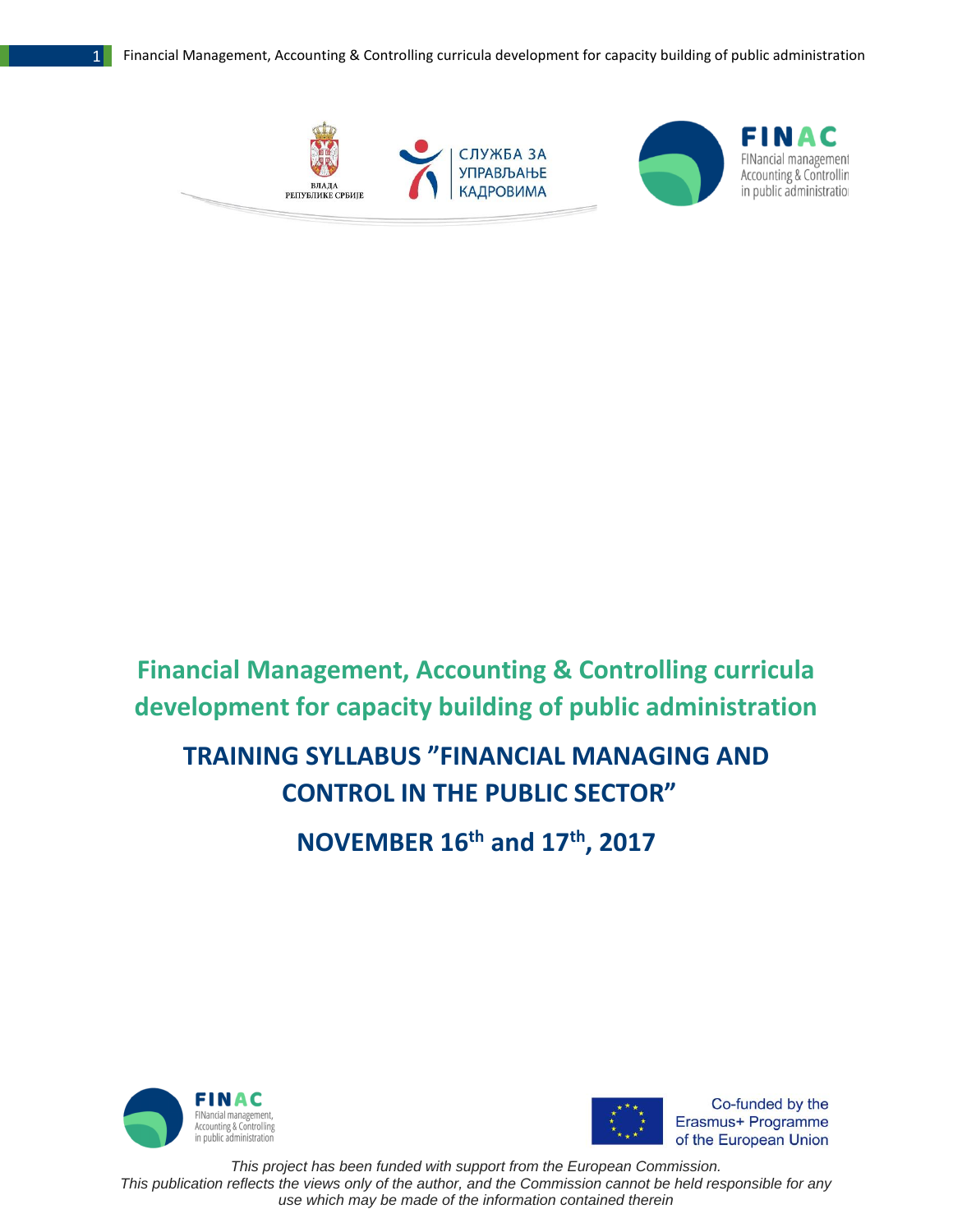## **TRAINING I within the framework of the Work Package 5 of the Erasmus+ FINAC project "Financial management and control in the public sector"**

Date: **November 16th and 17th , 2017** Venue: **Hall S1 (1st floor), FEFA, Bulevar Zorana Djindjica 44, Belgrade** Lecturers: **Prof. Vladimir Poznanic, PhD Ass. Prof. Danica Rajin, PhD Danica Leko, PhD**

This training focuses on the field of financial management and control in the public sector that includes a set of methods and techniques for managing finances in a systematic, efficient, transparent and lawful manner. The application of these methods and techniques provides information to decision-makers in state institutions and predominately state-owned companies. At the same time, an effective financial management system contributes to the prevention of abuse and the creation of incentives for a quality public service. At the beginning of the training, the basic characteristics of financial management and control in the public sector will be reviewed, followed by more detailed insight into the key segments of the system. The training includes the following units:

#### **Characteristics of financial management and control in the public sector**

Within this unit, first to be addressed are the basic characteristics of the public sector which gathers different resources and uses them to achieve its goals, i.e. to provide goods and services used by citizens. Considering that the resources are limited, the public sector has to pay special attention to transparency and efficiency of their use, and therefore, it is necessary to implement a specific type of financial management and control.





Co-funded by the Erasmus+ Programme of the European Union

*This project has been funded with support from the European Commission. This publication reflects the views only of the author, and the Commission cannot be held responsible for any use which may be made of the information contained therein*